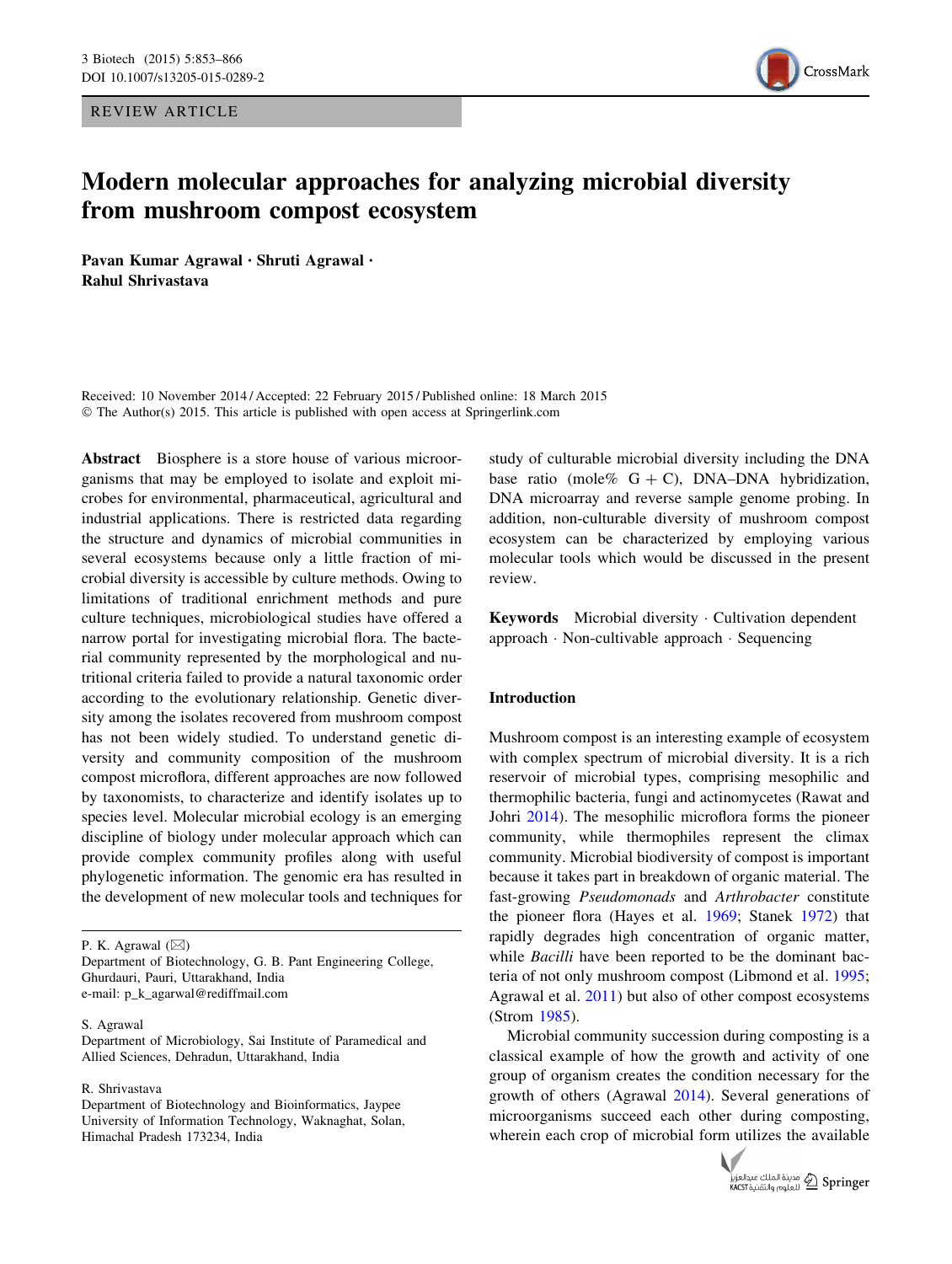material in the substrate as also the cellular component of its predecessors for growth, spread and sustenance. The microbial abundance, composition and activity, changes substantially during composting; and compost maturity could be correlated with high microbial diversity and low activity (Ryokeboer et al. [2003](#page-13-0)). The study of community structure and diversity has been instrumental in manipulating the compost environment to quicken the composting process and to improve compost quality (Peters et al. [2000](#page-12-0)).

Approaches to characterize and classify microbial communities by cultivation methods have switched to the molecular and genetic level. Cultivation-based techniques have allowed merely a glimpse of microbial diversity as only an estimated 1 % of the naturally occurring bacteria has been isolated and characterized so far (Muyzer [1999](#page-12-0)). Chandna et al. [\(2013](#page-11-0)) reported Kocuria, Microbacterium, Acidovorax and Comamonas from agricultural byproducts compost using culture-based approaches. However, to understand better the nature of bacterial communities associated with compost, culture-independent molecular approaches based on sequencing of 16S rRNA genes were used to describe the complete bacterial community composition; new genera Kocuria, Microbacterium, Acidovorax and Comamonas have been identified from the compost which can be used as compost inoculants for accelerating the composting process.

Modern molecular approaches have revealed an extraordinary diversity of microorganisms, most of which are yet uncharacterized because of non-culturable nature of microorganisms. This poses a great challenge to microbial ecologists. How could one compare the microbial diversity of different environments when vast majority of microbial taxa is usually unknown? Bohannan and Hughes [\(2003](#page-11-0)) have reported three statistical approaches to analyze microbial diversity such as parametric estimation, non-parametric estimation and community phylogenetics which are proving to be promising tools to meet this challenge. Parametric and non-parametric estimation approaches are used to compare operational taxonomic unit (OUT) richness among environments, while phylogenetic approach compares evolutionary diversity of organisms among environments. Microbial biodiversity describes complexity and variability among microorganisms at different levels of biological organization. It includes genes, species, ecosystems, evolutionary and functional processes that link them ([www.for.](http://www.for.gov.bc.ca/pab.publctns/glossary/b.htm) [gov.bc.ca/pab.publctns/glossary/b.htm](http://www.for.gov.bc.ca/pab.publctns/glossary/b.htm)). Microbial diversity constitutes an extraordinary reservoir of life in the biosphere that has only just begun to be explored and understood (Jain et al. [2005](#page-12-0)). Huston ([1994\)](#page-12-0) had reported that highest diversity occurred in communities where many different species were present (richness) in relatively equal abundance (evenness). Microorganisms represent a rich repertoire of molecular and chemical diversity in nature as they comprise the most diverse form of life. Torsvik et al. ([2002\)](#page-13-0) have



reported that more than 99 % bacteria from environmental samples remain 'unculturable' in the laboratory. Many of these unculturable bacteria represent new phylotypes, families and divisions in domains bacteria and archaea. 'Unculturable' bacterial diversity presents a vast gene pool for biotechnological exploitation and poses a major challenge to understand their phylogenetic relationship and ecological significance. Understanding patterns of bacterial diversity is of particular importance because bacteria may well comprise the majority of earth's biodiversity and mediate critical ecosystem processes (Cavigelli and Robertson [2000](#page-11-0); Torsvik et al. [2002\)](#page-13-0).

# Polyphasic taxonomy: methods of studying microbial diversity

Taxonomy is generally taken as a synonym of systematic or biosystematics and is traditionally divided into three parts: (1) classification, i.e., the orderly arrangement of organisms into taxonomic groups on the basis of similarity; (2) nomenclature, i.e., the labeling of the units defined in (1), and (3) identification of unknown organisms, (Staley and Krieg [1984\)](#page-13-0), i.e., the process of determining whether an organism belongs to one of the units defined in (1) and labeled in (2). According to Vandamme et al. ([1996](#page-13-0)), all genotypic, phenotypic and phylogenetic information may be incorporated in polyphasic taxonomy (Fig. [1\)](#page-2-0). Species diversity consists of species richness, the total number of species present, species evenness, and the distribution of species (Trevors [1998a,](#page-13-0) [b;](#page-13-0) Overeas [2000\)](#page-12-0). Methods to measure microbial diversity in natural environment can be categorized into two groups—phenotypic-based approaches and molecular-based approaches. It is difficult with current techniques to study true diversity since we do not know what is present and have no way of determining the accuracy of extraction or detection methods. The following review discusses in detail various molecular techniques and strategies for analysis of microbial diversity in mushroom compost. However, a brief summary of the phenotypic methods has been included along with their merits and demerits for comparison with the molecular methods, and to elucidate significance of the modern-day approaches.

Phenotypic-based approaches for analyzing microbial diversity

## Plate count

Traditionally, diversity was assessed using the selective plate method by Boulter et al. ([2002\)](#page-11-0) coupled with viable counts. Direct counting by fluorescent microscopy is reported to give 100–1000 times more than the number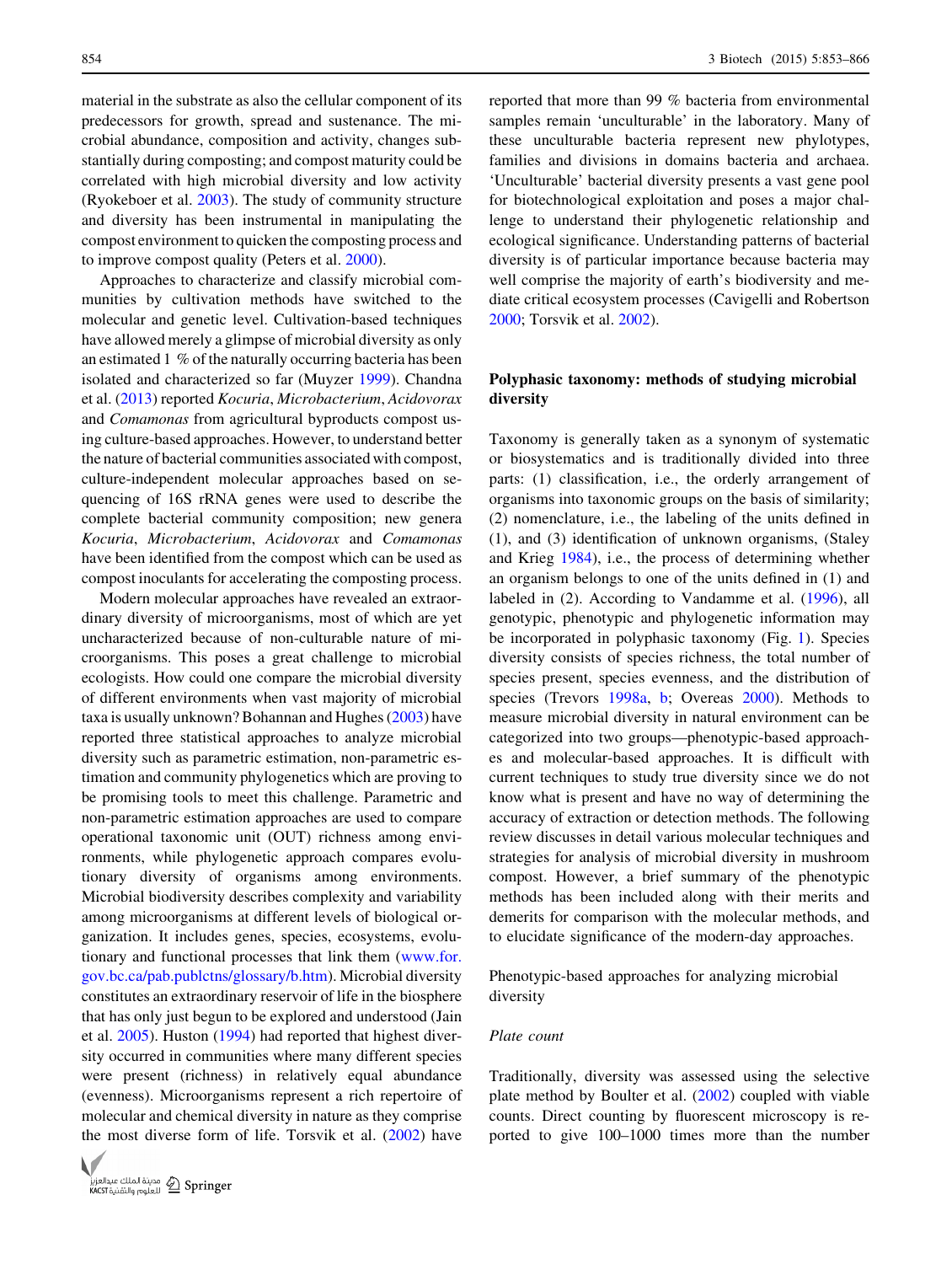

<span id="page-2-0"></span>

Fig. 1 Molecular approach for analyzing microbial diversity

obtained by plate counting (Johnsen et al. [2001\)](#page-12-0). These methods provide information on the active, heterotrophic component of the population (Trevors [1998a](#page-13-0), [b](#page-13-0)).

# Carbon source utilization profile/community level physiological profile (CLPP)/BIOLOG

Community level physiological profile is a culture-dependent method of analyzing microbial communities. This technique takes advantage of traditional methods of bacterial taxonomy in which bacterial species are identified based on their utilization of different carbon sources. CLPP has been fascinated by the use of BIOLOG which is now widely available to assess functional diversity of microorganisms in compost ecosystem (Garland and Mills [1991](#page-11-0)).

# Fatty acid methyl ester (FAME) analysis

Phospholipid fatty acid (PLFA) analysis has been used as a culture-independent method for assessing the structure of microbial community. Determination of phospholipid fatty acid (PLFA) profiles provides a broad diversity measurement of microbial community at the phenotypic level (Chayani et al. [2001\)](#page-11-0). This method provides information on the microbial community composition based on grouping of fatty acids. Fatty acids are used as a chemotaxonomic marker. This is a signature molecule which is present in all living cells. In microorganisms, phospholipids found in cell membrane are the key determinant for this purpose. Fatty acids make up a relatively constant proportion of the cell biomass and can differentiate major taxonomic groups within the community. Therefore, change in the fatty acid profile can represent change in the microbial population in an environmental sample (Eiland et al. [2001](#page-11-0)) (Table [1](#page-3-0)).

Molecular-based approach for analyzing microbial diversity

Traditional cultivation techniques for the enrichment and isolation of microbes yield only a limited fraction of all microorganisms present. Polymerase chain reaction (PCR) based molecular methods provide a fast and sensitive alternative to conventional culture techniques. Molecular methods are based on the analysis of single cells, opening an opportunity to analyze the microbial community in its full diversity. To study population structures and dynamics, genetic fingerprinting techniques are required (Fakruddin et al. [2013](#page-11-0)). To understand the diversity and community composition of natural environment microflora, different molecular approaches have been developed by taxonomists that allow rapid profiling of microbial communities and provide information about specific phylogenetic groups present. PCR-based fingerprinting methods of microbial communities consist of:

- 1. first, the extraction of nucleic acids
- 2. second, the amplification of rRNA/rDNA, and
- 3. third, the analysis of PCR products by fingerprinting techniques (Fig. [2](#page-4-0)).

# PCR-based approaches

Initially, molecular approaches for ecological studies relied on cloning of target genes isolated from environmental samples (DeSantis et al. [2007\)](#page-11-0). PCR-based 16S rDNA profile provides information about prokaryote diversity and allows identification of prokaryotes as well as the prediction of phylogenetic relationships (Pace [1996](#page-12-0), [1997](#page-12-0), [1999](#page-12-0)). Therefore, 16S rDNA-based PCR techniques such as

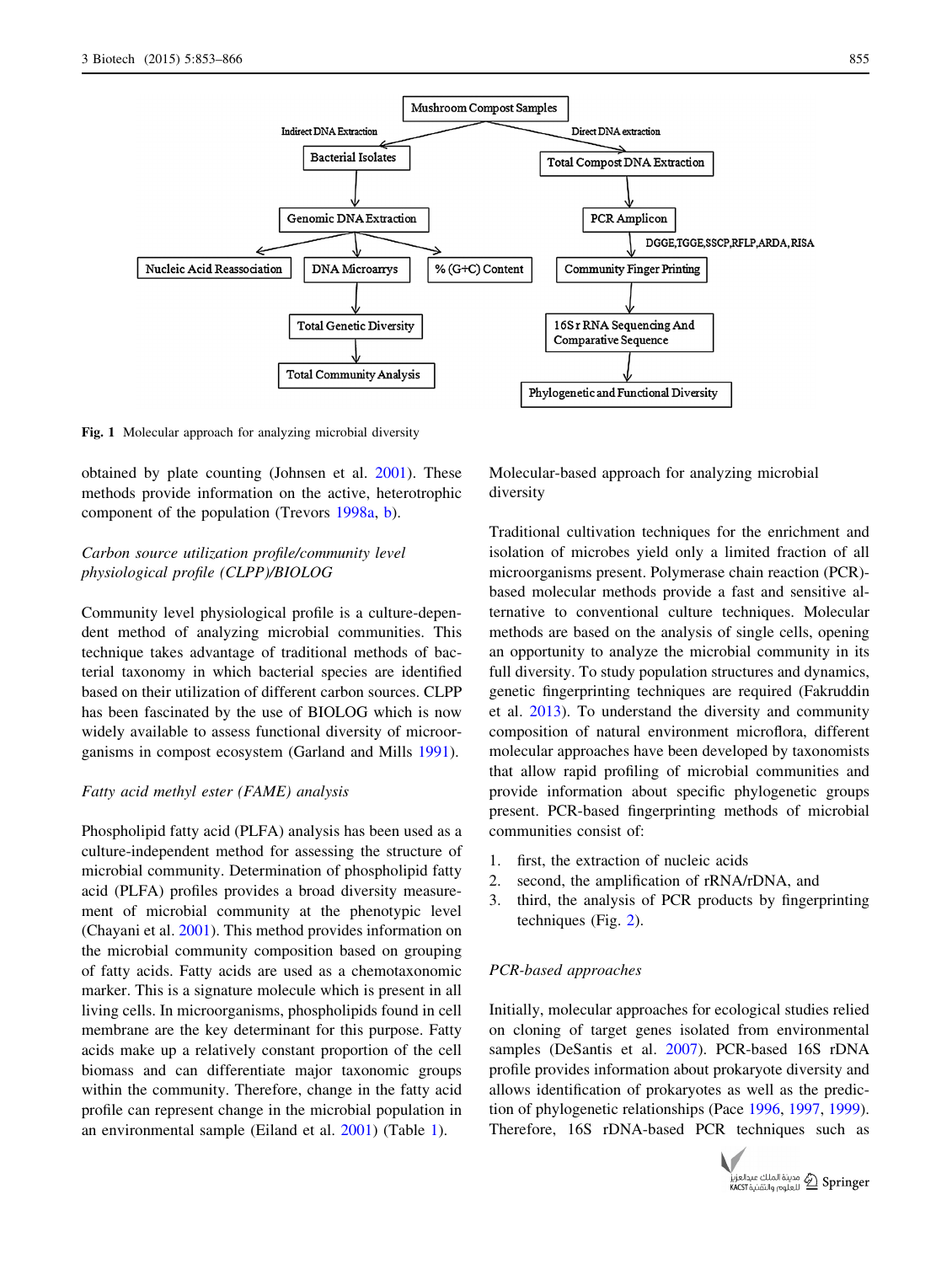| Method                                                                                                                    | Merits                                                                                                                                                                                 | Demerits                                                                                                                                                                                                                                                         |
|---------------------------------------------------------------------------------------------------------------------------|----------------------------------------------------------------------------------------------------------------------------------------------------------------------------------------|------------------------------------------------------------------------------------------------------------------------------------------------------------------------------------------------------------------------------------------------------------------|
| Community level physiological profiling (CLPP) Classen et al.<br>$(2003)$ , Garland $(1996)$ , Garland and Mills $(1991)$ | $\bullet$ Fast<br>• Relatively inexpensive<br>• Highly reproducible<br>• Differentiate between<br>microbial communities<br>• Site-specific carbon sources<br>can be used for the study | • Only represents culturable fraction of<br>community<br>• Represents only those organisms capable of<br>utilizing available carbon sources<br>• Represents metabolic diversity rather than<br>microbial diversity<br>• More suitable for fast-growing organisms |
| Fatty acid methyl ester analysis (FAME) Graham et al. (1995),<br>Siciliano and Germida (1998), Zelles (1999)              | • Direct extraction from soil<br>can be done<br>• Specific organisms or<br>communities are followed                                                                                    | • Large amount of raw material is required in<br>case of fungal spores<br>• Can be influenced by external factors                                                                                                                                                |
| Plate counts Tabacchioni et al. (2000), Trevors (1998b)                                                                   | • No culturing of<br>microorganisms required<br>$\bullet$ Fast<br>• Inexpensive<br>• Ease of handling                                                                                  | • Unculturable microorganisms not detected<br>• More suitable for fast-growing and non-<br>fastidious bacteria<br>• Fungi producing large amount of spores<br>overgrow other microbes                                                                            |

<span id="page-3-0"></span>Table 1 Merits and demerits of microbiological/biochemical methods to study microbial diversity from mushroom compost ecosystem

denaturing gradient gel electrophoresis (DGGE), temperature gradient gel electrophoresis (TGGE), single-strand conformation polymorphisms (SSCPs), amplified ribosomal DNA restriction analysis (ARDRA), terminal restriction fragment length polymorphisms (T-RFLPs) and ribosomal intergenic spacer analysis (RISA). can provide detailed information about community structure of an ecosystem in terms of richness, evenness and composition and can be used to compare different species present in a sample such as compost (Rawat and Johri [2014](#page-13-0)).

### Amplified ribosomal restriction DNA analysis (ARDRA)

Amplified ribosomal DNA restriction analysis (ARDRA) is based on DNA sequence variations present in PCR-amplified 16S rRNA genes (Smit et al. [1997](#page-13-0)). The PCR product amplified from environmental DNA is generally digested with tetracutter restriction endonucleases (e.g., AluI and HaeIII), and restricted fragments are resolved on agarose or polyacrylamide gels. Although ARDRA provides little or no information about the type of microorganisms present in the sample, the method is still useful for rapid monitoring of microbial communities over time, or to compare microbial diversity in response to changing environmental conditions. ARDRA is also used for identifying the unique clones and estimating OTUs in environmental clone libraries based on restriction profiles of clones (Smit et al. [1997\)](#page-13-0)

Amplified ribosomal DNA restriction analysis (ARDRA) is used to study the microbial diversity that relies on DNA polymorphism. The technique of amplified



ribosomal DNA restriction analysis (ARDRA) is based on repetitive units of nuclear ribosomal DNA (rDNA) consisting of conserved coding and variable non-coding regions. The coding and non-coding regions are amplified by PCR, the amplicon is digested by restriction endonucleases, and the restriction fragments are separated according to their size using gel electrophoresis. Liu et al. [\(1997](#page-12-0)) also have reported that PCR-amplified 16S rDNA is digested with a 4-base pair cutting restriction enzyme. Pace ([1999\)](#page-12-0) has reported that gel electrophoresis banding patterns can be used to screen clones and used to measure bacterial community structure. It has been reported that this is useful for detecting structural changes in microbial communities but not as a measure of diversity or detection of specific phylogenetic groups (Liu et al. [1997\)](#page-12-0). ARDRA is a sensitive technique giving high resolution to provide reliable genotypic characterization at the community level of compost bacteria (Heyndrickx et al. [1996](#page-12-0)). This technique has frequently been used to understand community structure from a variety of samples such as feathers (Tiquia et al. [2005](#page-13-0)), bacteria present in the self-heating phase of composting material (Koschinsky et al. [1999\)](#page-12-0), and bacteria present in the casing (Choudhary et al. [2009](#page-11-0); Choudhary [2011](#page-11-0)).

ARDRA-ITS (also termed ITS-RFLP) uses the universal primers ITS 1 and ITS 4 (White et al. [1990](#page-13-0)) which anneal to the evolutionary stable 18S and 28S rRNA genes. This attachment with conserved rDNA regions allows the investigation of fungi without prior knowledge of their genome organization. The conserved domains are interrupted by the non-coding variable internal transcribed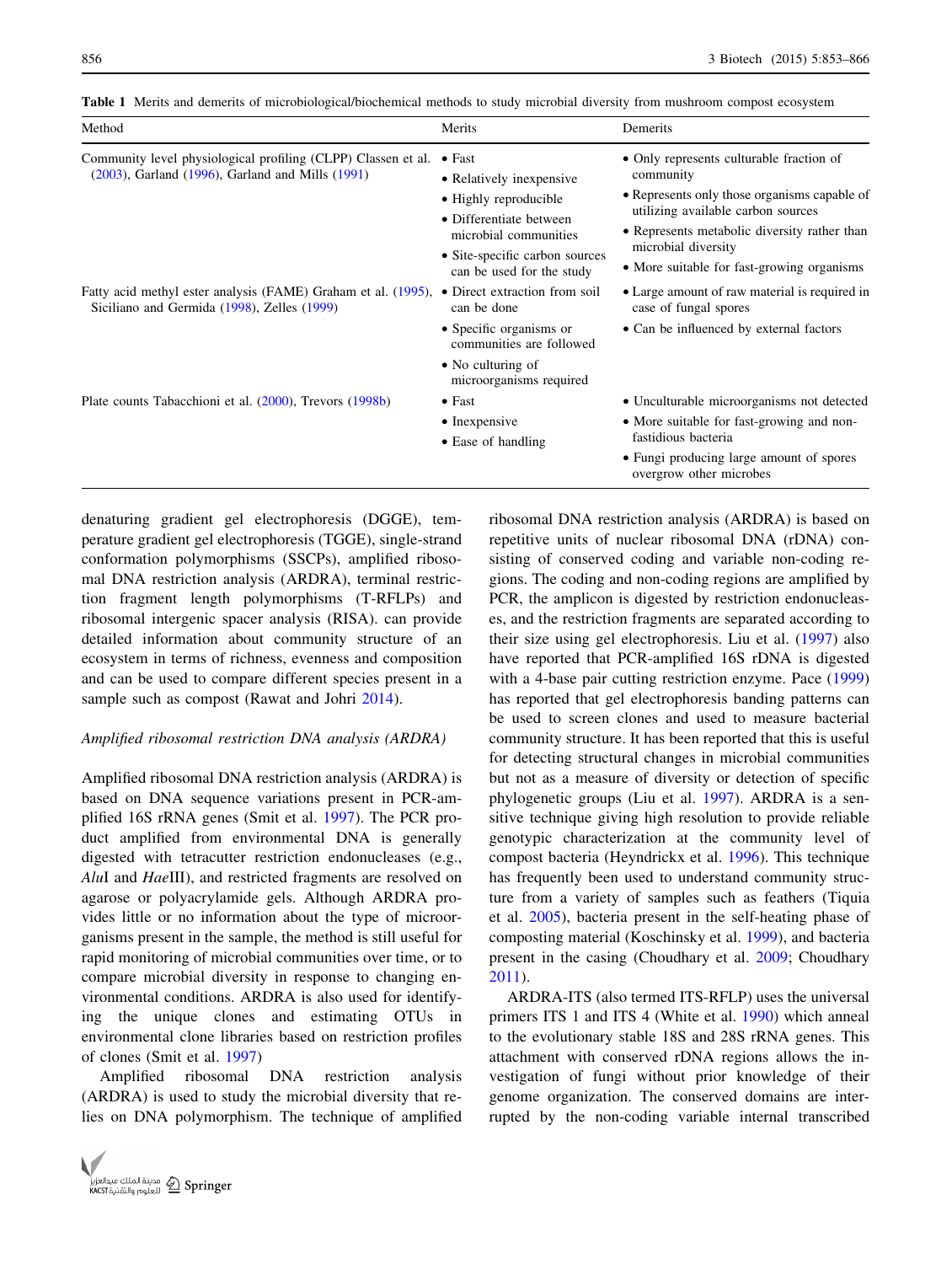<span id="page-4-0"></span>

spacers ITS I (between 18S and 5.8S) and ITS II (between 5.8S and 28S) which are informative for differentiation. ARDRA-ITS exhibits differences at the species and subspecies levels. Studies on indoor basidiomycetes are rare. In T-RFLP, the stepwise strategy is to extract DNA from bacterial communities, and use it as a template for PCR amplification of desired gene(s); 16S rDNA is routinely used for compost microbes, with appropriate primers. The amplified DNA is digested with restriction enzymes and the size of terminal fragment generated by each amplicon is used for the estimation of bacterial community structure of the compost without the need of sequencing the terminal fragments (Choudhary et al. [2009\)](#page-11-0). The abundance and the size distribution of DNA fragments are used to estimate the genetic diversity of bacterial community. However, this method is not pertinent for the estimation of phylogenetic positions of community members. T-RFLP analysis of microbial community during composting revealed extensive bacterial diversity. Molecular tools for the identification of casing soil bacteria were used and 16S rRNA gene analysis was intensively used to understand the phylogenetic relationships (Choudhary et al. [2009\)](#page-11-0). For the 16S rRNA gene analysis, amplified ribosomal DNA restriction analysis (ARDRA) was performed. This molecular technique has been successfully used for bacterial community analysis in a great variety of environments. Fifty casing soil isolates, representing different cropping stages/environmental niches (source location) including endotrophs, were selected based on colony morphology and were subjected to ARDRA analysis by the digestion of amplified 16S rRNA gene with TaqI, MspI, and AluI. The dendrogram of banding patterns was obtained after combination of three independent digestions. The similarity value ranged widely between 50 and 100 %. The first group was represented by reference strains, viz., biovars of P. fluorescens I–V that showed 100 % similarity, whereas reference strain *P. chlororaphis* showed  $\sim 60$  % similarity with biovars of P. fluorescens. Most groups showed 90–100 % similarity with some groups delineated at 80–90 % similarity level. This study examined the culturable bacterial community comprising successive stages of casing soils and endotrophs using ARDRA and 16S rRNA gene fragment sequencing. Results show considerable diversity of bacterial community in casing soils based on the large number of ARDRA patterns obtained. Phylogenetic analysis revealed that 85 % of the bacterial isolates belonged

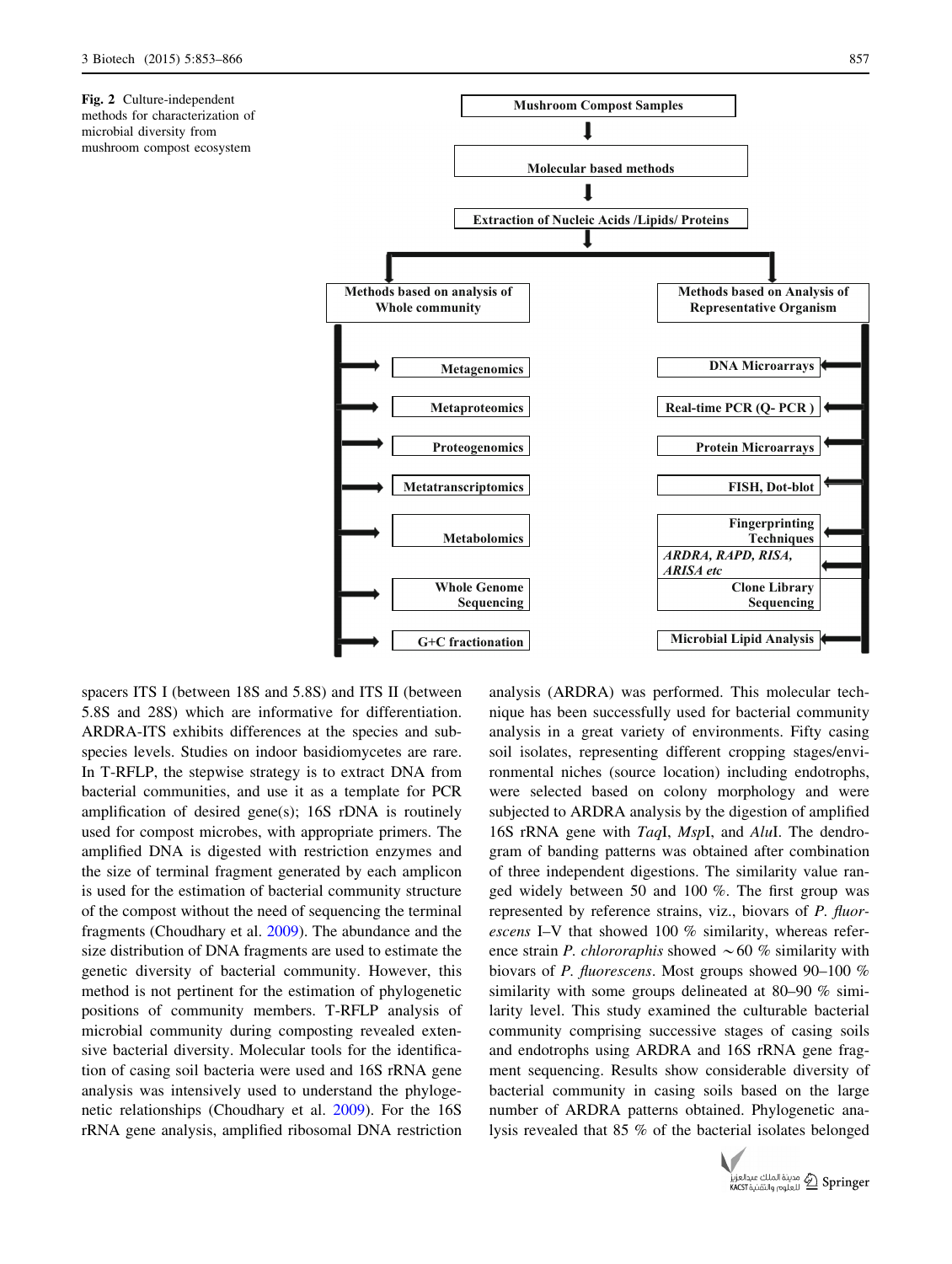to y-proteobacteria group and other isolates were bacilli. A single isolate in this study was found to belong to the genus Sphingobacterium. Two genera, Acinetobacter and Pseudomonas were dominant and were sole representative of y-proteobacteria. Dominance of the genus acinetobacter was of significance since this had not been reported earlier from the mushroom casing ecosystem (Choudhary et al. [2009\)](#page-11-0). A total of 46 bacterial isolates, representing different stages of mushroom compost viz., pre-wetting, filling, pasteurizing, conditioning, spawning and drenching, were selected on the basis of structural and functional potentials (Agrawal et al. [2011\)](#page-11-0) and were subjected to ARDRA analysis by the digestion of amplified 16S rDNA gene with RsaI, and HaeIII. Dendrogram pattern obtained after the combination of three independent digestions showed 11 groups. The similarity value ranged widely between 30 and 100 %. There were Groups 2, 4, 7, 9 and 10th that showed 100 % similarity among respective isolates. Most groups showed 90–100 % similarity but some of them delineated at 70–90 % similarity level.

### Random amplification of polymorphic DNA (RAPD)

The analysis of randomly amplified polymorphic DNA (RAPD) is based on the polymerase chain reaction (PCR) using short (about 10 bases) randomly chosen single primers which anneal as reverted repeats to the complementary sites in the genome (Agrawal and Shrivastava [2013](#page-11-0)). The DNA between the two opposite sites with the primers at starting and end points is amplified by PCR. The amplification products are separated on gels, and the banding patterns distinguish organisms according to the presence/ absence of bands (polymorphism). It is a peculiarity of RAPD analysis that it discriminates at different taxonomical levels, viz., isolates and species, depending on the fungus investigated and the primer used. Random amplification of polymorphic DNA (RAPD) is a technique that makes use of a single random primer at low stringency for the amplification of polymorphic DNAs (Williams et al. [1990\)](#page-13-0). The primer at low stringency anneals to the target DNA at different sites whose sequences may not be exactly complementary to the primer sequence. Several discrete DNA bands are amplified upon annealing of primer in inverted orientation at distances suitable for amplification. Although RAPD analysis is rapid and convenient it is not reproducible, even small variations in the batch of Taq polymerase or buffer may change the fingerprint. The conditions for the direct amplification of DNA in natural habitats by RAPD techniques therefore must be optimized case-by-case, to take advantages and usefulness of the technique. RAPD analysis of ITS region of 5.8S rRNA gene from eight H. grisea isolates was carried out by (Singh et al. [2005](#page-13-0)). Intra-specific diversity was visualized



in this region. Isolates within these species exhibit genetic differences which were correlated with morphological variation. The genetic variation exhibited by Torula–Humicola complex has drawn considerable attention. Straatsma and Samson ([1993\)](#page-13-0) studied the genetic diversity among S. thermophilum isolates using RAPD analysis and found that these exhibited distinct amplification pattern.

### REP-PCR (BOX element)

Another method to obtain genomic DNA fingerprint of bacteria is the repetitive extragenic palindromic-PCR (rep-PCR). This PCR uses primers to match short consensus repetitive sequences. Three different primers can be used namely BOX (originally described in Streptococcus pneumoniae), ERIC (originally described in Salmonella typhimurium) and REP (originally described in Escherichia coli) (Gomez et al. [2000](#page-12-0)). Differences in band sizes represent polymorphism in the distance between the repetitive elements of different strains. Repetitive extragenic palindromic-PCR (rep-PCR) is a genotypic method that uses oligonucleotide primers complementary to repetitive sequences dispersed throughout the genome of E. coli (Versalovic et al. [1991\)](#page-13-0). Using PCR, this method amplifies diverse regions of DNA flanked by 'rep' sequences, leading to amplicon patterns specific for an individual E. coli strain (Rademaker and de Bruijn [1997](#page-12-0)). The conserved repetitive sequences are divided into four types: the repetitive extragenic palindromic (REP) sequences, the enterobacterial repetitive intergenic consensus (ERIC) sequences, the BOX sequences and the polytrinucleotide (GTG) 5 sequences (Versalovic et al. [1994\)](#page-13-0). Five rep-PCR methods, such as REP-PCR (primer sets Rep1R-I and Rep2-I); ERIC-PCR (primer sets ERIC1R and ERIC2); ERIC2-PCR (primer ERIC2); BOX-PCR (primer BOX A1R); and (GTG)5-PCR [primer (GTG)5], are commonly used for genotyping of different bacterial strains. The BOX-PCR is the multilocus analysis and produces higher degree of resolution among the isolates. The repetitive sequences in the form of BOX elements are randomly located within the whole genome and the BOX primers amplify genomic regions between the two BOX elements. Selenska-Pobell et al. [\(1995](#page-13-0)) reported distribution of these repetitive sequences (BOX and ERIC) as nearly a true reflection of genomic structure and amplification of inter-REP elements often detects similarities in a given group of bacteria. It is anticipated that REP- and ERIC-like sequences are virtually ubiquitous in bacteria and facilitate rapid molecular characterization by PCR-based fingerprinting (Versalovic et al. [1991](#page-13-0)). REP-PCR has been used for the identification of bacteria since it provides genomic fingerprint of chromosome structure which is considered variable between strains (Choudhary et al. [2009\)](#page-11-0). Both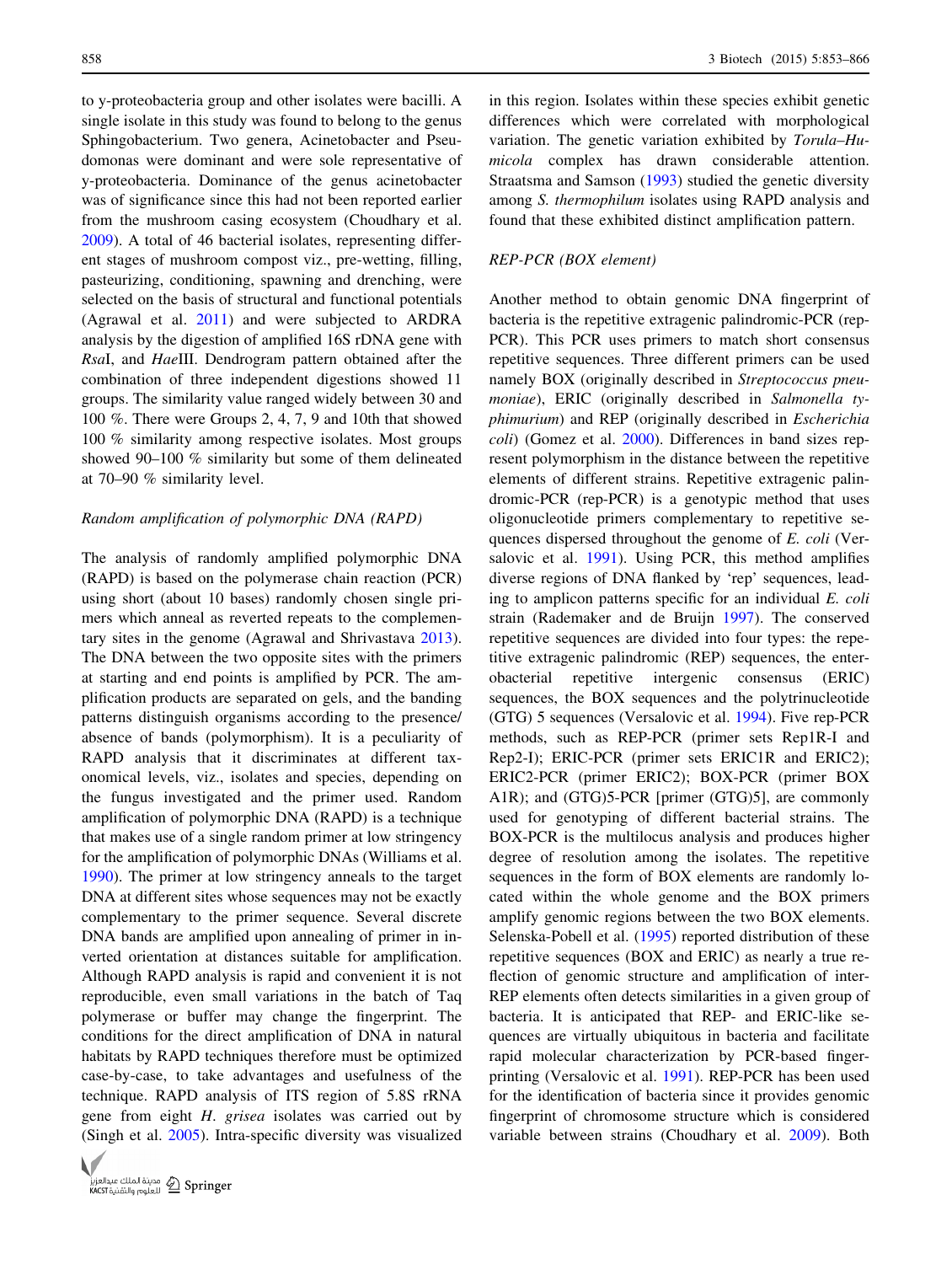prokaryotic and eukaryotic genomes contain dispersed repetitive sequences that range from 15 to several hundred base pairs in length. These elements are non-coding but are present in high copy number relative to the longer repeated elements, which contain coding sequences. The interspersed repetitive sequences described in bacteria are BOX elements (154 bp), Rep sequences (386 bp) and ERIC sequences (124 bp). These sequences may be diagnostic and allow differentiation down to the species or strain level. All bacterial isolates recovered from different stages of mushroom composting were subjected to REP-PCR analysis by BOX primer. A distinctive banding pattern was observed in the BOX element. The dendrogram of banding patterns based on UPGMA showed significant discriminatory relationship among the isolates. A total of 14 groups were formed for the 46 isolates used with 30–100 % similarity. Isolates placed within nine groups showed 100 % similarity within any single group; four groups showed 37–70 % similarity among respective isolates. Two groups were quite distinct from other groups since they had no similarity with other groups.

# Ribosomal intergenic spacer analysis (RISA)/automated intergenic spacer analysis (ARISA)

RISA and ARISA provide riobosomal-based fingerprinting of the microbial community. In RISA and ARISA, the intergenic spacer (IGS) region between 16S and 23S ribosomal subunits is amplified by PCR, denatured and separated on polyacrylamide gel under denaturing conditions. IGS region may encode tRNAs and is useful for differentiating between bacterial strains and closely related species because of the heterogeneity of IGS length and sequence (Ranjard et al. [2000](#page-12-0); Fisher and Triplett [1999](#page-11-0)). RISA provides a community-specific profile, with each band corresponding to at least one organism in the original community. The automated version of RISA is known as ARISA and involves use of a fluorescence-labeled forward primer, and ISR fragments are detected automatically by a laser detector. ARISA allows simultaneous analysis of many samples; however, the technique has been shown to overestimate microbial richness and diversity (Fisher and Triplett [1999](#page-11-0)). 16S rRNA sequences are highly conserved among eubacteria (Woese [1987\)](#page-13-0) and analysis of genetic variation in this region is not appropriate to differentiate strains within the species. Ribosomal Intergenic Sequence Analysis (RISA) is also used for analyzing the species composition in compost ecosystem (Saison et al. [2005\)](#page-13-0). A total change in fungal community structure in the initial stage of composting was characterized by employing F-ARISA and 18S rRNA gene cloning and sequencing (Hansgate et al. [2004\)](#page-12-0). This technique involves the analysis of polymorphism of the length of intergenic spacer between rrs (16S rRNA) and rrl (23S rRNA) genes, whose sizes may vary from 50 bp to more than 1.5 kb depending on the species. The subsequent sequencing of amplicons can also allow taxonomic identification of specific populations within a community.

# Denaturing gradient gel electrophoresis (DGGE)/ temperature gradient gel electrophoresis (TGGE)

DGGE examines microbial genetic diversity based on the electrophoresis of PCR-amplified 16S rDNA fragments in compost (Muyzer et al. [1993\)](#page-12-0). DGGE and TGGE were first developed to detect point mutation in DNA sequences. DNA is extracted from samples and amplified using PCR with universal primers targeting part of the 16S or 18S rRNA sequences. The 5'-end of forward primer contains a 35–40 base pair GC clamp to ensure that at least some part of DNA remains double stranded. Separation on a polyacrylamide gel with a gradient of increasing concentration of denaturants (formamide and urea) will occur based on the melting behavior of double-stranded DNA. Upon denaturation, DNA melts in domains, which are sequence specific and will migrate differentially through the polyacrylamide gel. Molecules with different sequences may have a different melting behavior, and will, therefore, stop migrating at different positions in the gel (Muyzer and Smalla [1998](#page-12-0)). After this, DNA bands in DGGE/TGGE profiles can be visualized using ethidium bromide, SYBR Green I, or silver staining, which are more sensitive than others but also stain single-stranded DNA; however, which can be digested by nuclease to reduce the interference. DGGE/TGGE have been used widely in environmental microbiology to study community complexity, monitor population shifts, analyze enrichment cultures, isolate bacteria, detect sequence heterogeneity of 16S rRNA genes/18S rRNA, compare DNA extraction methods, screen clone libraries and determine PCR and cloning biases (Muyzer and Smalla [1998](#page-12-0); Nicolaisen and Ramsing [2002](#page-12-0)). DGGE is used to detect non-RFLP polymorphism (Bodelier et al. [2000](#page-11-0)). This technique utilizes sequence variations in PCR-amplified DNA fragments of identical length and resolves them on the basis of differences in their mobility in polyacrylamide gels containing gradient of a denaturing agent (Muyzer et al. [1993](#page-12-0)). Initially, the fragments move according to molecular weight, but as they progress into higher denaturing conditions, each (depending on its sequence composition) reaches a point where DNA begins to melt. This has been proven to be a valuable approach to obtain 16S rRNA gene profiles to identify temporal and spatial differences in bacterial community structure in compost ecosystem (Takaku et al. [2006](#page-13-0); Ishii et al. [2000](#page-12-0)). When DGGE analyses of rRNA genes are combined with hybridization using phylogenetic probes or with

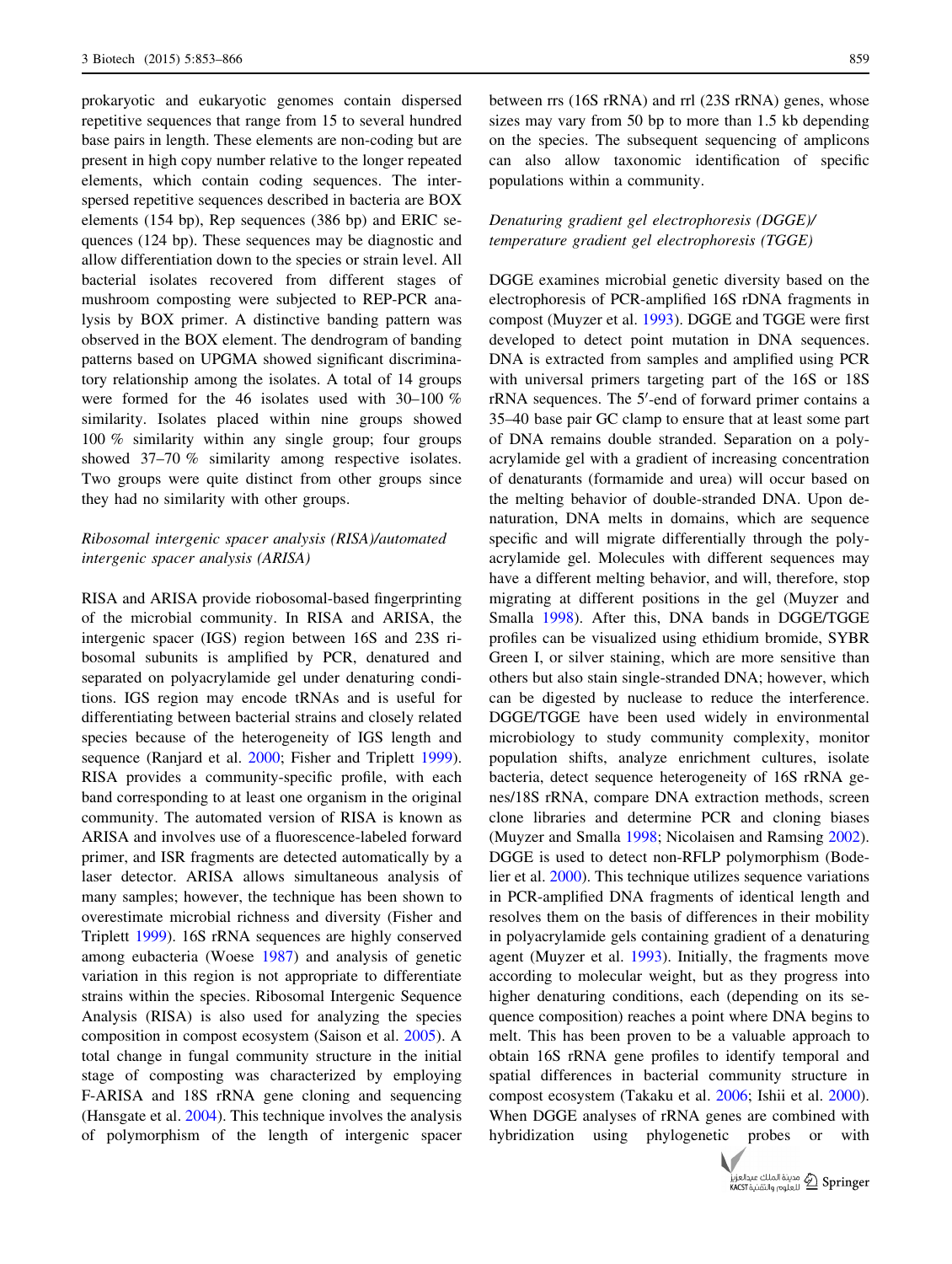sequencing, assessment of the phylogenetic affiliation of numerically dominating members of community can be obtained. DGGE amplified 16S rDNA fragments have been used to analyze microbial succession during the laboratoryscale composting process of garbage (Ishii et al. [2000](#page-12-0)). Kowalchuk et al. ([1999](#page-12-0)) detected beta subgroup proteobacterial ammonia oxidizer like sequences in the commercial mushroom compost by separating the product of PCR and RT-PCR by DGGE and identifying them by hybridization with hierarchial set of oligonucleotide probes designed to detect ammonia oxidizer like sequence cluster in genera Nitrospira and Nitrosomonas. The succession and phylogenetic profile of eukaryotic communities in the composting process of rice straw were studied employing DGGE followed by 18S rDNA (Cahyani et al. [2003\)](#page-11-0).

Instead of using a gradient of the denaturant, TGGE uses a uniform concentration of denaturant in the gel and temperature is increased uniformly with time throughout the electrophoresis. This may result in more easily reproducible separations than those commonly obtained with DGGE. The most active bacteria are detected by TGGE of the rRNA amplicon obtained by RT-PCR (Felske et al. [1998\)](#page-11-0). Bruns et al. [\(1999](#page-11-0)) have determined spatial and temporal diversity of ammonia oxidizers in native, tilled and successional soils using DGGE and TGGE. The advantage of DGGE and TGGE compared with T-RFLP is that each amplicon (band) within a bacterial community profile can be isolated and characterized by DNA sequencing. Thus, samples can be compared not only by their profile patterns but selected components can also be clearly identified. But, DGGE can only determine the microbes that constitute up to  $1\%$  of the total bacterial community (Zoetendal et al. [2004\)](#page-13-0). Therefore, the separation of amplicons by DGGE may not be perfect and amplifying-based sequence analyses need careful interpretation (Nikolausz et al. [2004\)](#page-12-0).

#### Single-strand conformation polymorphisms (SSCPs)

Single-strand conformation polymorphism (SSCP) analysis is a method used for detecting sequence differences of single-stranded DNA (ssDNA) by non-denaturing polyacrylamide gel electrophoresis (PAGE). In general, the SSCP process involves PCR amplification of the target DNA, denaturation of the double-stranded PCR product with heat and formamide (or other denaturants), and sample resolution by non-denaturing PAGE (Orita et al. [1989](#page-12-0)). During electrophoresis, ssDNA fragments are expected to fold into a three-dimensional shape depending mainly on their primary sequence. Several authors have suggested that even if the difference in the sequence between the wild-type sample and a mutated fragment is just a single nucleotide, a unique and distinct electrophoretic mobility



pattern will be adopted by each sequence. Therefore, complex mixtures of DNA species of the same size can be separated by non-denaturing PAGE into bands of different mobilities, due to a difference in their predominant semistable conformations. SSCP-PCR was developed to detect novel polymorphisms or point mutations in DNA (Orita et al. [1989\)](#page-12-0). SSCP is a technique to distinguish DNA molecules of the same size but of different nucleotide sequences using gel electrophoresis in non-denaturing polyacrylamide gels due to differences in mobility caused by their folded secondary structure. PCR product of the same size but different base sequences can be distinguished by SSCP, which makes this method a promising tool for the analysis of compost microbial community at the ribosomal gene level (Rawat et al. [2005\)](#page-13-0). The diversity of bacterial and fungal communities in the compost was analyzed by single-strand conformation polymorphisms (SSCPs) of approximately 400 bp PCR products, which were amplified with universal primer for 16S rRNA (bacteria) and 18S rRNA (fungi), with compost DNA as a template. The generated pattern showed succession of different members of microbial community during self-heating phase (Peters et al. [2000](#page-12-0)). Community succession during 18-day-long mushroom composting revealed the presence of lactobacilli at early stage of composting (Peters et al. [2000](#page-12-0)). This technique is an alternative and possibly an improvement over DGGE and TGGE. SSCP does not require the construction of gradient gels thereby increasing the reproducibility of gels. For TGGE, specific equipment is needed, a temperature gradient incubation system for electrophoretic gels. For SSCP, regular electrophoretic chambers with temperature control can be used. Another advantage of SSCP compared with DGGE/TGGE is that compatible primers for SSCP are easier to design, since consideration regarding the primer bias for the formation of a GC clamp during the PCR process is not required (Droffner and Brinton [1995](#page-11-0)).

### PCR-independent approaches

Guanine plus cytosine  $(G + C)$  content Difference in the guanine plus cytosine  $(G + C)$  content of DNA is used to measure bacterial diversity of compost. Tiedje et al. ([1999\)](#page-13-0) have reported that microorganisms differ in their  $G + C$ content and that taxonomically related groups differ only by 3 and 5 % (Nusslein and Tiedje [1999\)](#page-12-0). Thus, the fractionation of total community DNA can be achieved by density gradient centrifugation based on  $G + C$  content. The technique generates a fractionated profile of the entire community DNA and indicates relative abundance of DNA (hence taxa) as a function of  $G + C$  content. The total community DNA is physically separated into highly purified fractions, each representing a different  $G + C$  content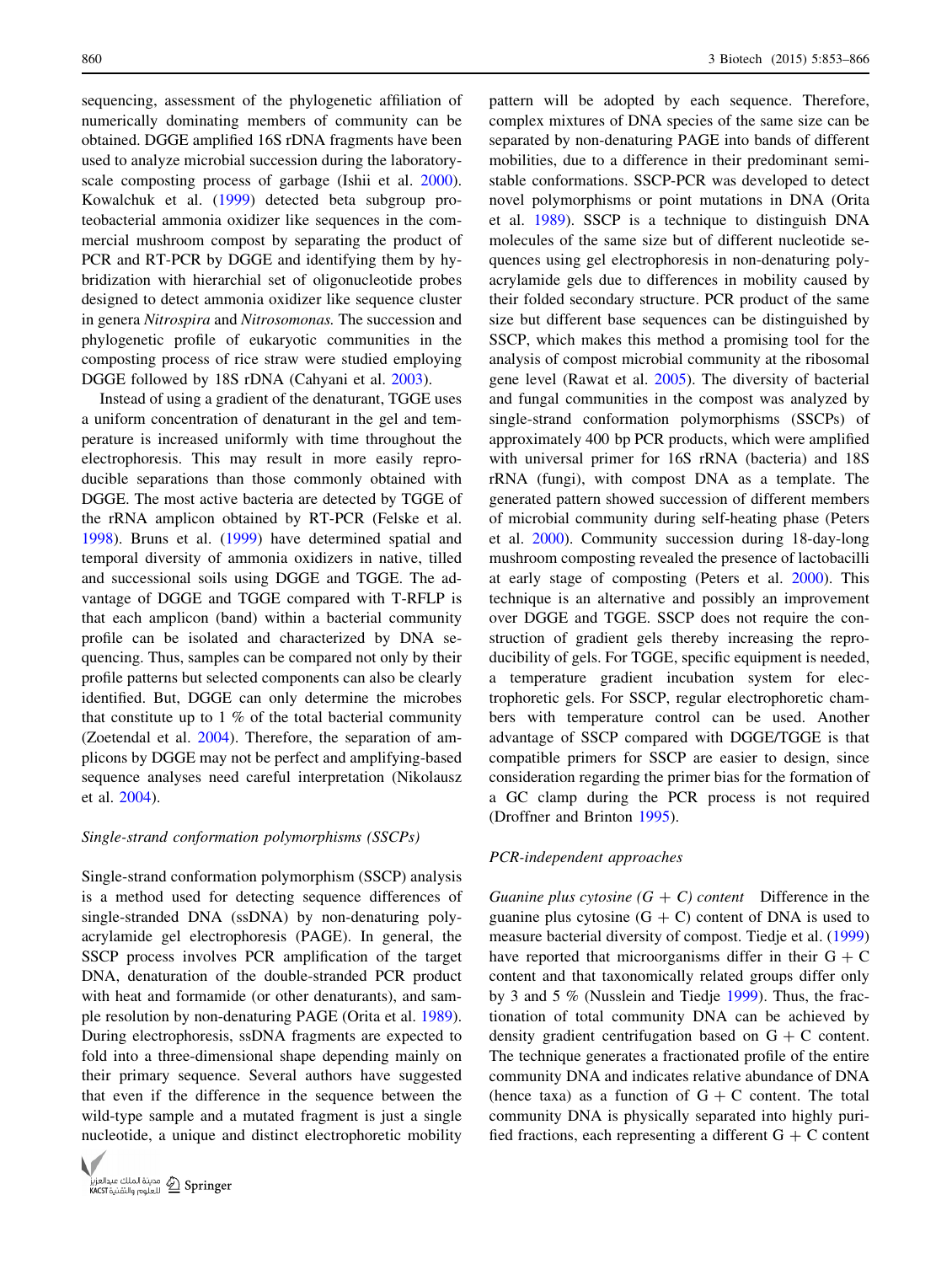that can be analyzed by additional molecular techniques such as DGGE/ARDRA to better assess total community diversity. It provides a coarse level of resolution as different taxonomic groups may share the same  $G + C$  content.  $G + C$  analysis is not influenced by PCR biases and since it includes all extracted DNA, and uncovers rare members in microbial population.

### DNA-reassociation kinetics and DNA:DNA hybridization

Whole-genome DNA–DNA hybridization (DDH) offers true genome-wide comparison between organisms. A value of 70 % DDH was proposed as a recommended standard for bacterial species delineation (Goris et al. [2007](#page-12-0)). Typically, bacterial species having 70 % or greater genomic DNA similarities usually have  $>97 \%$  16S rRNA gene sequence identity. Although DDH techniques have been originally developed for pure culture comparisons, they have been modified for use in whole microbial community analysis. In DDH technique, total community DNA extracted from an environmental sample is denatured and then incubated under conditions that allow them to hybridize or reassociate.

Nucleic acid hybridization is a process wherein two DNA or RNA single chains (mono-stranded) from different biological sources form a double catenary configuration, based on contingent sequence homology between two sources, resulting in DNA–DNA, RNA–RNA or DNA– RNA hybrids. The purpose is identification or localization of certain nucleic acid sequences (genes) in the genome of some species. Two basic notions are used: the target molecule representing the DNA, RNA or protein sequence that has to be identified and the probe molecule that identifies the target, by hybridization. When hybridization takes place on a solid carrier, it is named as blotting and is divided in three categories:

- Southern blotting where DNA molecules are identified using DNA or RNA probes;
- Northern blotting where RNA molecules are identified using RNA or DNA probes;
- Western blotting where protein sequences are identified using specific antibodies.

DNA reassociation is used to measure genetic complexity of the microbial community and has been applied to evaluate environmental diversity. Total DNA is extracted from the environmental samples, purified, denatured and allowed to reanneal. The rate of hybridization or reassociation will depend on the similarity between DNA sequences. (Theron and Cloete [2000\)](#page-13-0) have reported that as the complexity of diversity in DNA sequences increases, the rates at which DNA reassociates decrease. Similarity between communities of two different samples can be studied by measuring the degree of similarity between DNA through hybridization kinetics (Griffiths et al. [1999](#page-12-0)). Nucleic acid hybridization using specific probes is an important qualitative and quantitative tool in molecular bacterial ecology (Clegg et al. [2000;](#page-11-0) Theron and Cloete [2000](#page-13-0)). This approach can be applied on extracted DNA, or RNA, under in situ conditions. Oligonucleotide or polynucleotide probes designed from known sequences ranging in specificity from domain to species can be tagged with fluorescent markers at the  $5'$  end (Theron and Cloete [2000](#page-13-0)). However, dot blot hybridization is used to measure the relative abundance of a certain group of microorganisms. It provides valuable spatial distribution information on microbial community or environmental samples to which microbial community similarity is compared.

Broad-scale analysis of community DNA, using techniques such as DNA-reassociation kinetics, provides information about the total genetic diversity in compost microbial community (Torsvik et al. [2002\)](#page-13-0). This approach is based on the assumption that more complex denatured DNA reassociates at a slower rate than less complex denatured DNA, and that the kinetics of reassociation is proportional to the genomic complexity. The advantage of this approach is that it may be the only means developed to date by which total number of bacterial species within a compost sample can be determined. Requirement of large quantity of DNA in this technique is the main limitation because it is technically difficult to obtain high DNA yield from soil sample. DNA:DNA hybridization provides a reasonably good means of comparing two microbial communities, although it may suffer from the lack of sensitivity that makes quantitative comparison of communities possessing similar structures difficult. Similarly, shift in GC content can be used to detect changes in bacterial community but does not provide any information regarding richness (number of species), evenness (relative abundance) and composition of the microbial community (Torsvik et al. [2002\)](#page-13-0).

# DNA microarrays

DNA microarrays have been used primarily to provide a high-throughput and comprehensive view of microbial communities in environmental samples. The PCR products amplified from total environmental DNA are directly hybridized to known molecular probes, which are attached on the microarrays (Gentry et al. [2006](#page-11-0)). After the fluorescently labeled PCR amplicons are hybridized to the probes, positive signals are scored by the use of confocal laser scanning microscopy. The microarray technique allows samples to be rapidly evaluated with replication, which is a significant advantage in microbial community analyses. In

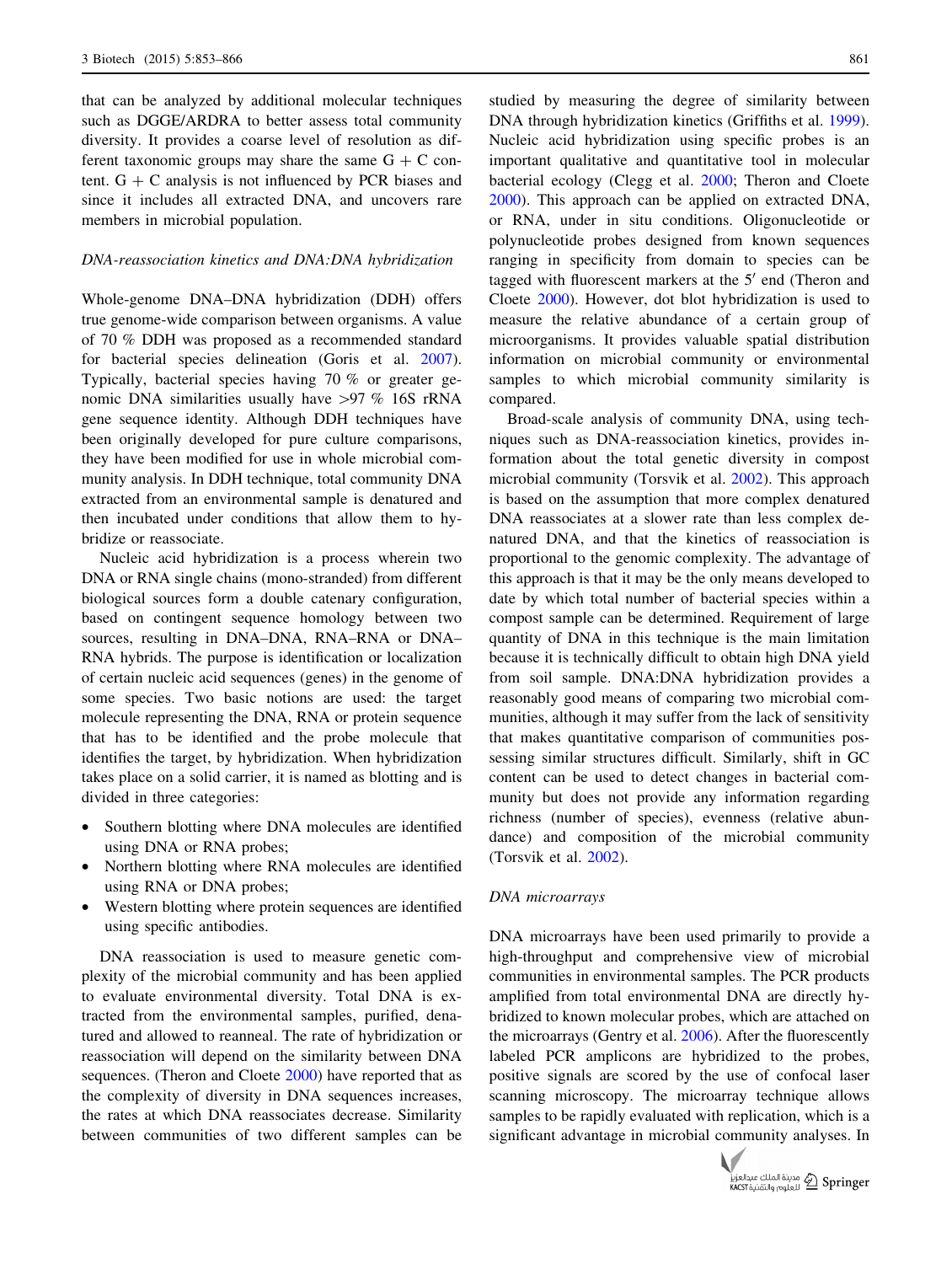general, the hybridization signal intensity on microarrays is directly proportional to the abundance of the target organism. The latest development includes application of DNA microarrays to detect and identify bacterial species or to assess microbial diversity (Cho and Tiedje [2001;](#page-11-0) Green and Voordouw [2003\)](#page-12-0). This rapidly characterizes the composition and functions of microbial communities because a single array contains thousands of DNA sequences with a possibility of very broad hybridization with wide identification capacity. The microarrays can contain specific target genes such as nitrate reductase, nitrogenase or naphthalene dioxygenase to provide functional diversity information or can contain 'standard' of environmental samples (DNA fragments with less than 70 % hybridization) representing different species found in the environmental sample (Green and Voordouw [2003\)](#page-12-0).

### Reverse sample genome probing (RSGP)

RSGP is used to analyze microbial community composition of the most dominant culturable species. RSGP includes four steps: (1) isolation of genomic DNA from pure cultures, (2) cross-hybridization testing to obtain DNA fragments with less than 70 % cross-hybridization, (3) preparation of genome arrays on a solid support, and (4) random labeling of a defined mixture of total community DNA and internal standard. RSGP is a useful approach when diversity is low, but several molecular biologists face difficulty while assessing community composition of diverse habitats (Green and Voordouw [2003\)](#page-12-0) (Table [2\)](#page-10-0).

### Phylogenetic analysis and 16S rDNA gene sequencing

Taxonomy based on comparative phylogenetic analysis of 16S rRNA genes, first introduced by Carl Woese, presents a radical departure from classical taxonomy. Cellular life forms could be divided into three primary phylogenetic domains: Archaea, Bacteria and Eucarya (Woese et al. [1990;](#page-13-0) Olsen et al. [1986](#page-12-0)). For microorganisms, molecular data often provide considerable information because microorganisms such as bacteria simply do not have the diversity of form to make morphological characteristics useful in establishing phylogeny. Aside from derivation of taxonomies, phylogenetic analyses are important in identifying similarity between organisms, providing an ability to understand physiology and ecology of non-culturable species. PCR-based 16S rDNA profile provides information about microbial diversity and allows identification of microbes and prediction of phylogenetic relationships (Pace [1997;](#page-12-0) Song et al. [2001](#page-13-0)). Initially, molecular approaches for ecological studies relied on cloning of target genes isolated from environmental samples (Muyzer and Smalla [1998](#page-12-0)). Therefore, 16S rDNA-based PCR techniques such as DGGE, TGGE, SSCP, ARDRA, T-RFLP, RISA and others can provide detailed information about community structure of various ecosystems in terms of diversity, invariability and constitution and can be used to compare species present in mushroom compost. Nucleic acid sequencing provides larger discrimination than other methods and better characterization of a particular member of community (McCaig et al. [2001\)](#page-12-0). 16S rRNA sequences have been used most extensively to classify the biodiversity. The difference in sequences can be used to construct a phylogenetic tree (Swofford et al. [1996](#page-13-0)). The phylogenetic approach for the systematic assessment of culturable microbial diversity up to the taxonomic level using nucleic acid hybridization and 16S rDNA sequences analysis has been of immense utility in the phylogenetic reformation of the classification of prokaryotic organisms (Woese [1987](#page-13-0)). A total of 40 isolates out of 46 were selected for 16S rDNA partial sequencing. Blast database of NCBI was used to compare the sequence of compost isolates with the known 16S rDNA sequences in the existing data base to search for homogenous sequences in the gene bank (Altschul et al. [1997](#page-11-0)). The result obtained was confirmed by comparing the information with ribosomal database project. The ClustalW programme, from the European Bioinformatics Institute (EMBL), was used to align the sequences through BLAST [\(http://www.ncbi.gov/BLAST\)](http://www.ncbi.gov/BLAST), FASTA [\(http://www.ebi.](http://www.ebi.ac.uk/FASTA) [ac.uk/FASTA](http://www.ebi.ac.uk/FASTA) 31), and ClustalW [\(http://www.ebi.ac.uk/](http://www.ebi.ac.uk/ClustalW1) [ClustalW1](http://www.ebi.ac.uk/ClustalW1)). All the sequences obtained from 40 isolates were aligned with each other to determine genetic diversity between the bacteria, isolated from mushroom compost. Comparison of 16S rDNA sequence with reference strain viz., A. baumannii AY847284, Alcaligene AY346136, A. arilaitensis AY635865, B. cereus AB190065, B. licheniformis AJ717380, B. pumilus AY294325, B. subtilis AB190027, B. vallismortis AY484784, Ochrobactrum sp. AJ920029 and S. maltophilia AJ131781, to which they matched was performed. A consensus tree was drawn from aligned sequences using DNAMAN version 4.0. All isolates showed 49–100 % similarity among each other. On the basis of 16S rDNA sequence homology tree, two major clusters A and B at 67 % and one small cluster at 49 % similarity level were found (Agrawal et al. [2011\)](#page-11-0).

A variety of bacilli were reported by from various phases of mushroom composting process utilizing a DNA sequence-based approach (Rawat et al. [2005\)](#page-13-0). Dominant species included Bacillus licheniformis (AY871062), Bacillus megaterium, Bacillus subtilis (AY940671) and Alcaligenes sp. (AY871052) from the end of phase 1 compost; Bacillus cereus (AY871057) and Bacillus subtilis (AY871054) from peak heat stage; Bacillus subtilis (AY871059) from the end of phase II compost and Bacillus pumilus (AY864923) from drenching. Thus, the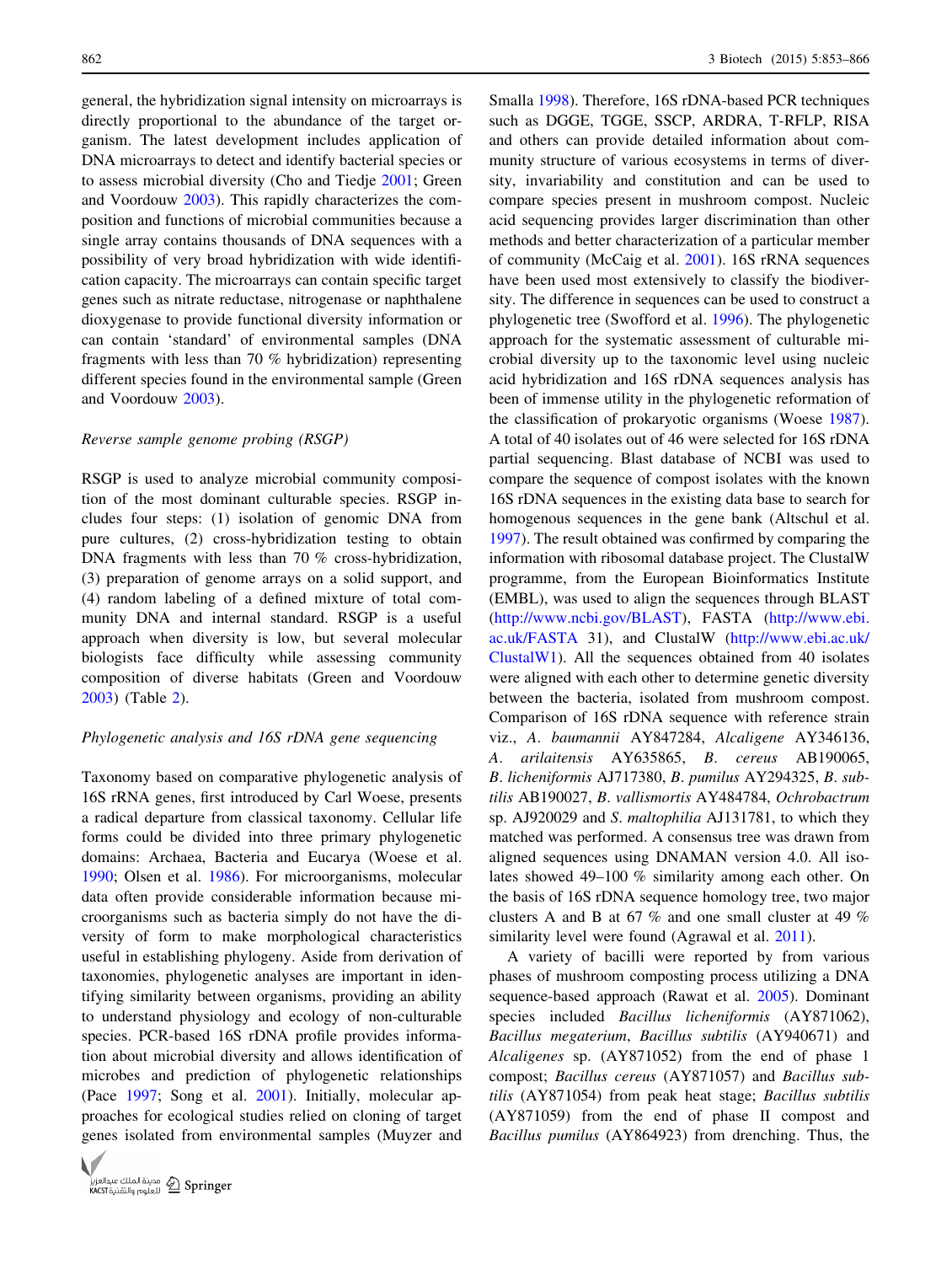<span id="page-10-0"></span>

| Method                                                                                                                                                                          | <b>Merits</b>                                                                                                                                                                                 | <b>Demerits</b>                                                                                                                                                                                                 |
|---------------------------------------------------------------------------------------------------------------------------------------------------------------------------------|-----------------------------------------------------------------------------------------------------------------------------------------------------------------------------------------------|-----------------------------------------------------------------------------------------------------------------------------------------------------------------------------------------------------------------|
| Guanine - Cytosine (G+C)<br>Analysis (Nusslein and Tiedje<br>1999), (Tiedje et al. 1999)                                                                                        | Quantitative.<br>×,<br>Not influenced by PCR<br>biases.<br>All extracted DNA Included.<br>Rare members of community<br>are Included.                                                          | Dependent on DNA extraction<br>efficiency.<br>Requires large quantities of DNA.<br>×,<br>Low level of resolution.                                                                                               |
| <b>Amplified Ribosomal DNA</b><br><b>Restriction Analysis (ARDRA) /</b><br><b>Restriction Fragment Length</b><br>Polymorphism (RFLP) (Liu et al.<br>1997), (Tiedje et al. 1999) | Structural changes in<br>microbial community can be<br>detected.                                                                                                                              | Complex Banding patterns obtained.<br>×,<br>PCR biases present.                                                                                                                                                 |
| <b>Terminal Restriction Fragment</b><br><b>Length Polymorphism (T-RFLP)</b><br>(Tiedje et al. 1999), (Dunbar et al.<br>2000), (Osborn et al. 2000)                              | Highly reproducible.<br>Simpler banding patterns for<br>analysis than RFLP.<br>Can be automated.<br>Large number of samples can be<br>analyzed simultaneously.                                | Dependent on DNA extraction<br>efficiency.<br>Type of DNA polymerase can<br>increase variability.<br>PCR biases present.<br>Choice of universal primers /<br>restriction enzymes influences<br>fingerprint data |
| <b>Ribosomal Intergenic Spacer</b><br><b>Analysis (RISA)/Automated</b><br>RISA (Fisher and Triplett 1999)                                                                       | Highly Reproducible.<br>i.<br>Automation possible (ARISA)                                                                                                                                     | Large quantities of DNA required                                                                                                                                                                                |
| <b>Single Strand Conformation</b><br><b>Polymorphism (SSCP)</b><br>(Lee et al. 1996), (Tiedje et al.<br>1999)                                                                   | Rapid, Reliable and<br>Reproducible.<br>Large number of samples can<br>be analyzed simultaneously.<br>No gradient required.                                                                   | H<br>PCR biases present.<br>H<br>More than one stable<br>conformation possible for<br>some ssDNA.                                                                                                               |
| <b>Nucleic Acid Reassociation &amp;</b><br>Hybridization (Torsvik et<br>al.1990a,b,), (Cho and Tiedje<br>2001)                                                                  | Total DNA extracted.<br>×,<br>In situ study of DNA or RNA.<br>Not influenced by PCR<br>biases.                                                                                                | $\blacksquare$<br>Dependent on DNA extraction<br>efficiency.<br>Low sensitivity.<br>ä,<br>Requires high copy number<br>sequences for detection.                                                                 |
| DNA hybridization Assays &<br><b>DNA Microarrays</b> (Hubert et<br>al.1999), (Cho and Tiedje 2001),<br>(Greene and Voordouw 2003)                                               | ×,<br>Total DNA extracted.<br>In situ study of DNA or RNA.<br>Not influenced by PCR<br>biases.<br>Use of DNA fragments<br>increases specificity.<br>Large number of genes can be<br>analyzed. | Accurate in low diversity<br>E<br>communities.<br>Only detect most abundant<br>species.<br>Culturing of the organisms<br>required.                                                                              |
| Denaturing & Temperature<br><b>Gradient Gel electrophoresis</b><br>(DGGE and TGGE) (Muyzer et al.<br>1993), (Duineveld et al. 2001),<br>(Maarit-Niemi et al. 2001)              | Rapid, Reliable and<br>Reproducible.<br>Large number of samples can<br>be analyzed simultaneously.                                                                                            | Dependent on DNA extraction<br>٠<br>efficiency.<br>Only detects dominant species.<br>PCR biases present.<br>H.<br>One band can represent more than<br>one species (co-migration).                               |

appearance and disappearance of species of Bacillus continued throughout the composting period. Other bacterial species sequenced were Arthrobacter arilaiti (AY871060) from the drenching phase. The total DNA or rRNA extraction from compost sample followed by 16S (Prokaryotes) and 18S (eukaryote) analyses does not however always reflect the presence of qualitative and quantitative diversity (Gurtner et al. [2000](#page-12-0); Ishii et al. [2000\)](#page-12-0).

### Conclusion

Microbial communities have great potential for temporal or spatial change, and represent a powerful tool for understanding community dynamics in ecological context. Variations in microbial community structure can influence ecosystem process. This study defines the complexity of microbial community dynamics and how it affects the ecosystem process. Application of polyphasic approach

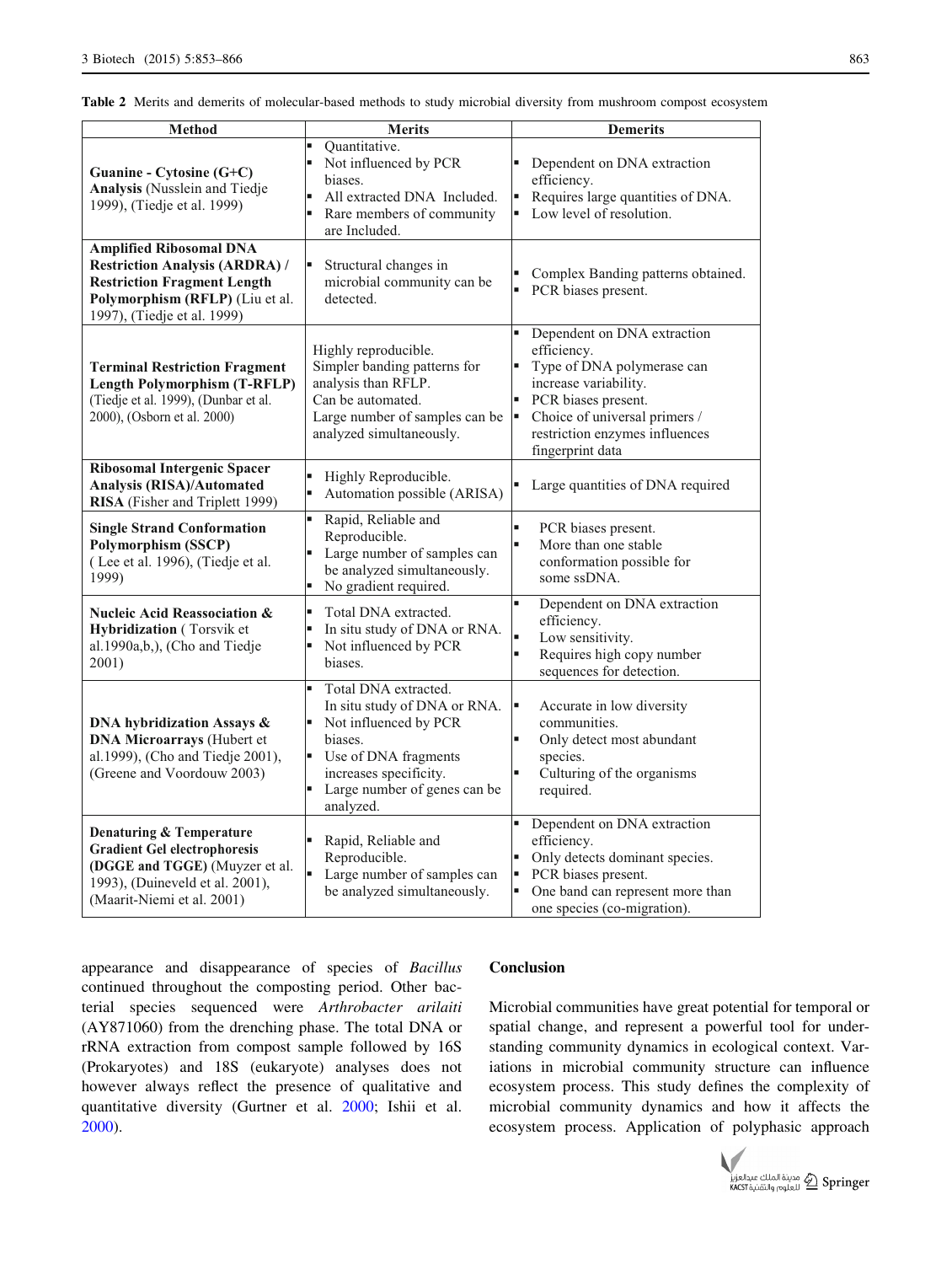<span id="page-11-0"></span>(phenotypic and genotypic component) of bacterial diversity, coupled to the utilization of phylogenetic analysis has permitted deeper insights at subtle changes that result in biological conditioning of compost to permit mushrooming and also to suggest where artificial inocula can be used to hasten the composting process and associated mushroom yield. Although methods to study diversity (numerical, taxonomic, and structural) are improving for both bacteria and fungi, a clear association between diversity and function is still not known. It is generally thought that a diverse population of organisms will be more resistant to stress and more capable of adapting to environmental changes. Besides the above, other tools have been used to characterize the whole microbial community of mushroom compost ecosystem to reveal microbial diversity and function.

Acknowledgments Authors are also thankful to Prof. B. N. Johri for editing and review of the manuscript.

Open Access This article is distributed under the terms of the Creative Commons Attribution License which permits any use, distribution, and reproduction in any medium, provided the original author(s) and the source are credited.

#### References

- Agrawal PK (2014) Microbial ecology of compost ecosystem: with special reference to mushroom compost. J Biol Sci Opin 2(1):45–50
- Agrawal PK, Shrivastava R (2013) Molecular Markers. In: Saxena J, Ravi I, Bhaunthiyal M (eds) Advance in biotechnology. Springer press, pp 25–39
- Agrawal PK, Chaudhary DK, Prakash A, Johri BN (2011) Bacterial diversity in a bagasse-based compost prepared for the cultivation of edible mushrooms Agaricus bisporus. Int J Agric Technol 7(5):2103–2111
- Altschul SF, Madden TL, Schaffer AA, Zhang J, Miller W, Lipman DJ (1997) Gapped BLAST and PSI-BLAST. A new generation of protein database search programs. Nucleic Acids Res 25:3389–3402
- Bodelier PLE, Roslev P, Henckel T, Fenzel P (2000) Stimulation by ammonium based fertilizers of methane oxidation in soil around rice root. Nature 40:421–424
- Bohannan BJM, Hughes JB (2003) New approaches to analyzing microbial biodiversity data. Curr Opin Microbiol 6:282–287
- Boulter II, Trevors JT, Bonland GJ (2002) Microbial studies of compost: bacterial identification and their potential for turfgrass pathogen suppression. World J Microbiol Biotechnol 18:661–671
- Bruns MA, Stephen JR, Kowalchuk GA, Prosser JI, Paul EA (1999) Comparative diversity of ammonia oxidizer 16S rRNA gene sequences in native, tilled and successional soils. Appl Environ Microbiol 65:2994–3000
- Cahyani VR, Matsuya K, Asakawa S, Kiumura M (2003) Succession and phylogenetic profile of eukaryotic committees in the compositing process of rice straw estimated by PCR-DGE analysis. Biol Fertil Soil 40:334–344
- Cavigelli MA, Robertson GP (2000) The functional significance of denitrifier community composition in a terrestrial ecosystem. Microb Ecol 81:1402–1414
- Chandna P, Nain L, Singh S, Kuhad RC (2013) Assessment of bacterial diversity during composting of agricultural byproducts. BMC Microbiol 13:99
- Chayani VR, Watanbe A, Matsuya K, Asakawa S, Kimura M (2001) Succession of microbiota estimated by phospholipids fatty acids analysis and changes in organic constituents during the composting process of rice straw. Soil Sci Plant Nutr 48:143–735
- Cho JC, Tiedje JM (2001) Bacterial species determining from DNA– DNA hybridization by using genome fragments and DNA microarrays. Appl Environ Microbiol 67:3677–3682
- Choudhary DK (2011) First preliminary report on isolation and characterization of novel acinetobacter spp. in casing soil used for cultivation of button mushroom. Agaricus bisporus (Lange) Imbach. Int J Microbiol 790285:1–6
- Choudhary DK, Agrawal PK, Johri BN (2009) Characterization of functional activity in composted casing amendments used in cultivation of Agaricus bisporus (Lange) Imbach. Indian J Biotechnol 8:97–109
- Classen AT, Boyle SI, Haskins KE, Overby ST, Hart SC (2003) Community-level physiological profiles of bacteria and fungi: plate type and incubation temperature influences on contrasting soils. FEMS Microbiol Ecol 44:319–328
- Clegg CD, Ritz K, Griffiths BS (2000) % $G + C$  profiling and cross hybridization of microbial DNA reveals great variation in belowground community structure in UK upland grasslands. Appl Soil Ecol 14:125–134
- DeSantis TZ, Brodie EL, Moberg JP, Zubieta IX, Piceno YM, Andersen GL (2007) High-density universal 16S rRNA microarray analysis reveals broader diversity than typical clone library when sampling the environment. Microb Ecol 53:371–383
- Droffner ML, Brinton WF (1995) Survival of E. coli and salmonella populations in aerobic thermophilic composts as measured with DNA gene probes. Zentralbl Hyg Umweltmed 197:387–397
- Duineveld BM, Kowalchuk GA, Keijzer A, van Elsas JD (2001) Analysis of bacterial communities in the rhizosphere of chrysanthemum via denaturing gradient gel electrophoresis of PCR-amplified 16S rRNA as well as DNA fragments coding for 16S rRNA. Appl Environ Microbiol 67:172–178
- Dunbar J, Ticknor LO, Kuske CR (2000) Assessment of microbial diversity in four southwestern United States soils by 16S rRNA gene terminal restriction fragment analysis. Appl Environ Microbiol 66:2943–2950
- Eiland F, Klamner M, Lind A, Leth M, Bath E (2001) Influence of initial C:N ratio on chemical and microbial composition during long term composting of straw. Microb Ecol 41:272–280
- Fakruddin M, Shahnewaj K, Mannan B (2013) Methods for analyzing diversity of microbial communities in natural environments. Ceylon J Sci (Biol. Sci.) 42(1):19–33
- Felske A, Wolterink A, Van Lis R, Akkermanns ADL (1998) Phylogeny of the main bacterial 16S rRNA sequences in Drentse A grassland soils. Appl Environ Microbiol 64:879
- Fisher MM, Triplett EW (1999) Automated approach for ribosomal intergenic spacer analysis of microbial diversity and its application to fresh water bacterial communities. Appl Enviorn Microbiol 65:4630–4636
- Garland JL (1996) Patterns of potential C source utilization by rhizosphere communities. Soil Biol Biochem 28:223–230
- Garland JL, Mills AL (1991) Classification and characterization of heterotrophic microbial communities on the basis of patterns of community level sole-carbon source utilization. Appl Environ Microbiol 57:2351–2359
- Gentry RW, McCarthy J, Layton A, McKay L, Williams D, Koirala SR, Sayler GS (2006) Escherichia coli loading at or near base flow in a mixed-use watershed. J Environ Qual 35:2244–2249

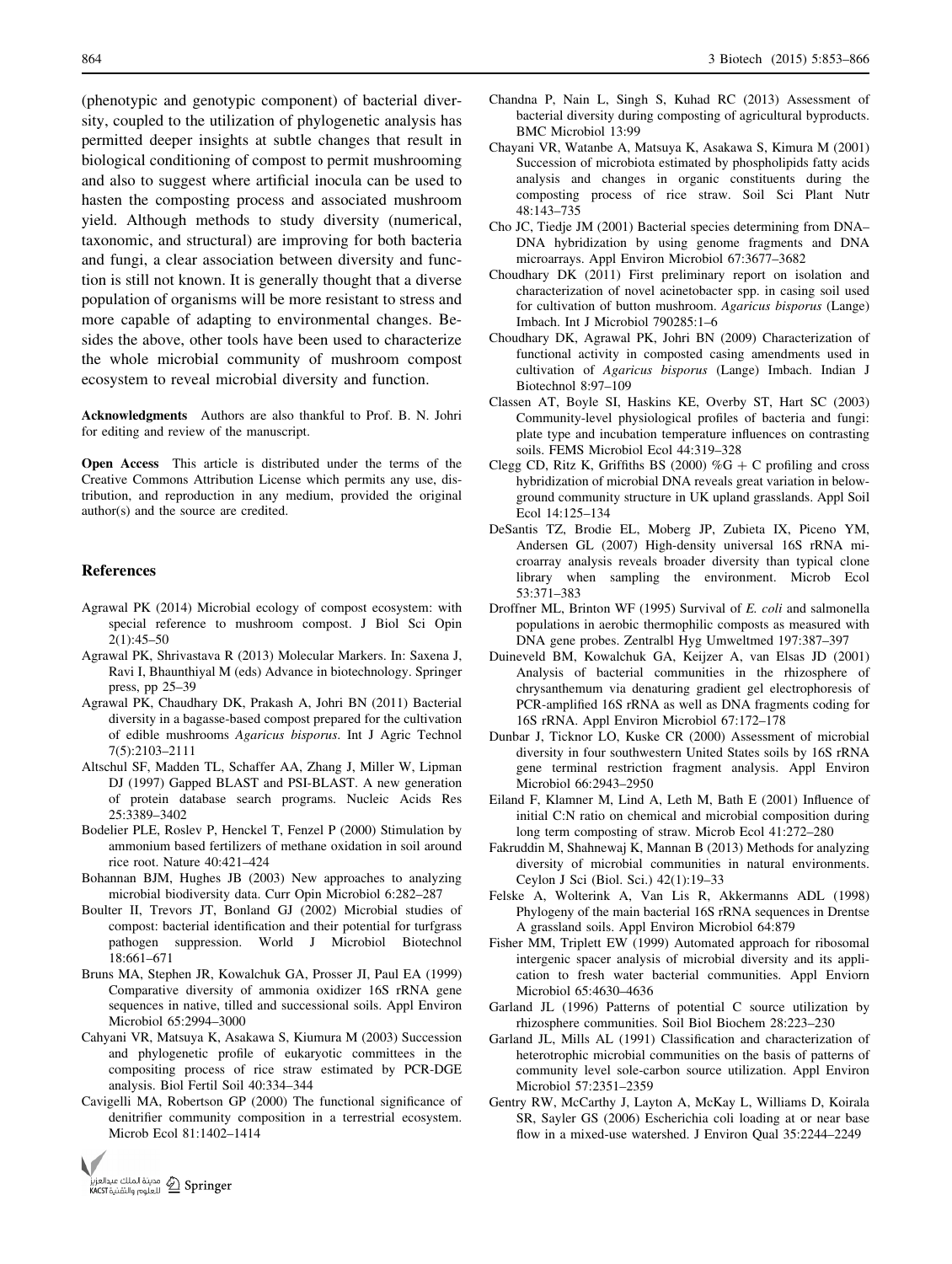- <span id="page-12-0"></span>Gomez E, Bisaro V, Conti M (2000) Potential C-source utilization pattern of bacterial communities as influenced by clearing and land use in a vertic soil of Argentina. Appl Soil Ecol 15:273–281
- Goris J, Konstantinidis KT, Klappenbach JA, Coenye T, Vandamme P, Tiedje JM (2007) DNA-DNA hybridization values and their relationship to whole-genome sequence similarities. Int J Syst Evol Microbiol 57:81–91
- Graham JH, Hodge NC, Morton JB (1995) Fatty acid methyl ester profiles for characterization of Glomalean fungi and their endomycorrhizae. Appl Environ Microbiol 61:58–64
- Green EA, Voordouw G (2003) Analysis of environmental microbial communities by reverse sample genome probing. J Microbiol Methods 53:211–219
- Griffiths BS, Ritz K, Ebblewhite N, Dobson G (1999) Soil microbial community structure: effects of substrate loading rates. Soil Biol Biochem 31:145–153
- Gurtner C, Heyrman J, Pinar G, Lubitz W, Swings J, Rolleke S (2000) Comparative analyses of the bacterial diversity on two different biodeteriorated wall paintings by DGGE and 16S rDNA sequence analysis. Int Biodeterior Biodegrad 46:229–239
- Hansgate AM, Schloss RD, Hay AG, Walker LP (2004) Molecular characterization of fungal community dynamics in the initial stages of composting. FEMS Microbiol Ecol 51:209–316
- Hayes WA, Randle PE, Last FT (1969) The nature of the microbial stimulus effecting sporophore formation in Agaricus bisporus (Lange) Sing. Ann Appl Biol 64:177–187
- Heyndrickx M, Vauterin L, Vandamme P, Kersters K, De Vos P (1996) Applicability of combined amplified ribosomal DNA restriction analysis (ARDRA) pattern in bacterial phylogeny and taxonomy. J Microbiol Methods 26:247–259
- Hubert C, Shen Y, Voordouw G (1999) Composition of toluenedegrading microbial communities from soil at different concentrations of toluene. Appl Environ Microbiol 65:3064–3070
- Huston MA (1994) Biological Diversity: the coexistence of species on changing Landscapes. Cambridge University Press, Cambridge
- Ishii K, Fukui M, Takii S (2000) Microbial succession during a composting process as evaluated by denaturing gradient gel electrophoresis analysis. J Appl Microbiol 89:768–777
- Jain RK, Kapur Labana S, Lal B, Sharma PM, Bhattacharya D, Thakur IS (2005) Microbial diversity: applications of microorganisms for the biodegradation of Xenobiotics. Curr Sci 89(1):101–112
- Johnsen K, Jacobsen CS, Torsvik V, Sorensen J (2001) Pesticides effects on bacterial diversity in agricultural soils: a review. Biol Fertil Soils 33:413–434
- Koschinsky S, Peters S, Schwieger F, Tebbe CC (1999) Applied molecular techniques to monitor microbial communities in composting processes. In: Bell C (ed) Progress in microbial ecology. Proceedings of the International Symposium on Microbial ecology, p 8
- Kowalchuk GA, Naovmenko ZS, Derikx PJL, Felske A, Stephen JR, Arkhipchenko IA (1999) Molecular analysis of Ammonia oxidizing bacteria of the  $\beta$  subdivision of the class proteobacteria in compost and composted materials. Appl Environ Microbiol 65:396–403
- Lee DH, Zo YG, Kim SJ (1996) Nonradioactive method to study genetic profiles of natural bacterial communities by PCR single strand conformation polymorphism. Appl Environ Microbiol 62:3112–3120
- Libmond S, Savoie JM, Elliott TJ (1995) Stimulation of mushroom composting by a polysaccharidase complex induction of cellulose production in Bacillus subtilis. In: Proceedings of 14th International Congress on science and cultivation edible fungi, UK, pp 195–202
- Liu WT, Marsh TL, Cheng H, Forney LJ (1997) Characterization of microbial diversity by determining terminal restriction fragment

length polymorphisms of genes encoding 16S rRNA. Appl Environ Microbiol 63:4516–4522

- Maarit-Niemi R, Heiskanen I, Wallenius K, Lindstrom K (2001) Extraction and purification of DNA in rhizosphere soil samples for PCR-DGGE analysis of bacterial consortia. J Microbiol Methods 45:155–165
- McCaig AE, Glover LA, Prosser JI (2001) Numerical analysis of grassland bacterial community structure under different land management regimens by using 16S ribosomal DNA sequence data and denaturing gradient gel electrophoresis banding patterns. Appl Environ Microbiol 67:4554–4559
- Muyzer G (1999) Genetic fingerprinting of microbial communities: present status and future perspective. In: Bell CR, Brylinsky M, Johnson-Green P (eds) Proceedings of the 8th International Symposium on Microbial Ecology. Atlantic Canada Society for Microbial Ecology, Halifax, NovaScotia, pp 1–10
- Muyzer G, Smalla K (1998) Application of denaturing gradient gel electrophoresis (DGGE) and temperature gradient gel electrophoresis (TGGE) in microbial ecology. Antonie Leeuwenhoek, p 73
- Muyzer G, Dewall EC, Uitterlinden AG (1993) Profiling of complex bacterial population by denaturing gradient gel electrophoresis analysis of polymerase chain reaction-amplified genes coding for 16S rRNA. Appl Environ Microbiol 59:695–700
- Nicolaisen MH, Ramsing NB (2002) Denaturing gradient gel electrophoresis (DGGE) approaches to study the diversity of ammonia-oxidizing bacteria. J Microbiol Methods 50:189–203
- Nikolausz M, Marialigeti K, Kovacs G (2004) Comparison of RNAand DNA-based species diversity investigations in rhizoplane bacteriology with respect to chloroplast sequence exclusion. J Microbiol Methods 56:365–373
- Nusslein K, Tiedje JM (1999) Soil bacterial community shift correlated with change from forest to pasture vegetation in a tropical soil. Appl Environ Microbiol 65:3622–3626
- Olsen GJ, Lane DJ, Giovannoni SJ, Pace NR, Stahl DA (1986) Microbial ecology and evolution: a ribosomal RNA approach. Annu Rev Microbiol 40:337–365
- Orita M, Iwahana H, Kanazawa H, Hayashi K, Sekiya T (1989) Detection of polymorphism of human DNA by gel electrophoresis as single strand conformation polymorphisms. Proc Natl Acad Sci USA 86:2766–2770
- Osborn AM, Moore ERB, Timmis KN (2000) An evaluation of terminal-restriction fragment length polymorphisms (TRFLP) analysis for the study of microbial community structure and dynamics. Environ Microbiol 2:39–50
- Overeas L (2000) Population and community level approaches for analyzing microbial diversity in natural environments. Ecol Lett 3:236–251
- Pace NR (1996) New perspective on the natural microbial world: molecular microbial ecology. ASM News 62:463–470
- Pace NR (1997) A molecular view of microbial diversity and the biosphere. Science 276:734–740
- Pace NR (1999) Microbial ecology and diversity. ASM News 65:328–333
- Peters S, Koschinsky S, Schwieger F, Tebbe CC (2000) Succession of microbial communities during hot composting as detected by PCR-single-strand-conformation-polymorphism-based genetic profiles of small-subunit rRNA genes. Appl Environ Microbiol 66:930–936
- Rademaker JLW, de Bruijn FJ (1997) Characterization and classification of microbes by rep-PCR genomic fingerprinting and computer assisted pattern analysis. In: Caetano-Anolle's G, Gresshoff PM (eds) DNA Markers: protocols, applications and overviews. John Wiley, New York, pp 151–171
- Ranjard L, Brothier E, Nazaret S (2000) Sequencing bands of ribosomal intergenic spacer analysis fingerprints for